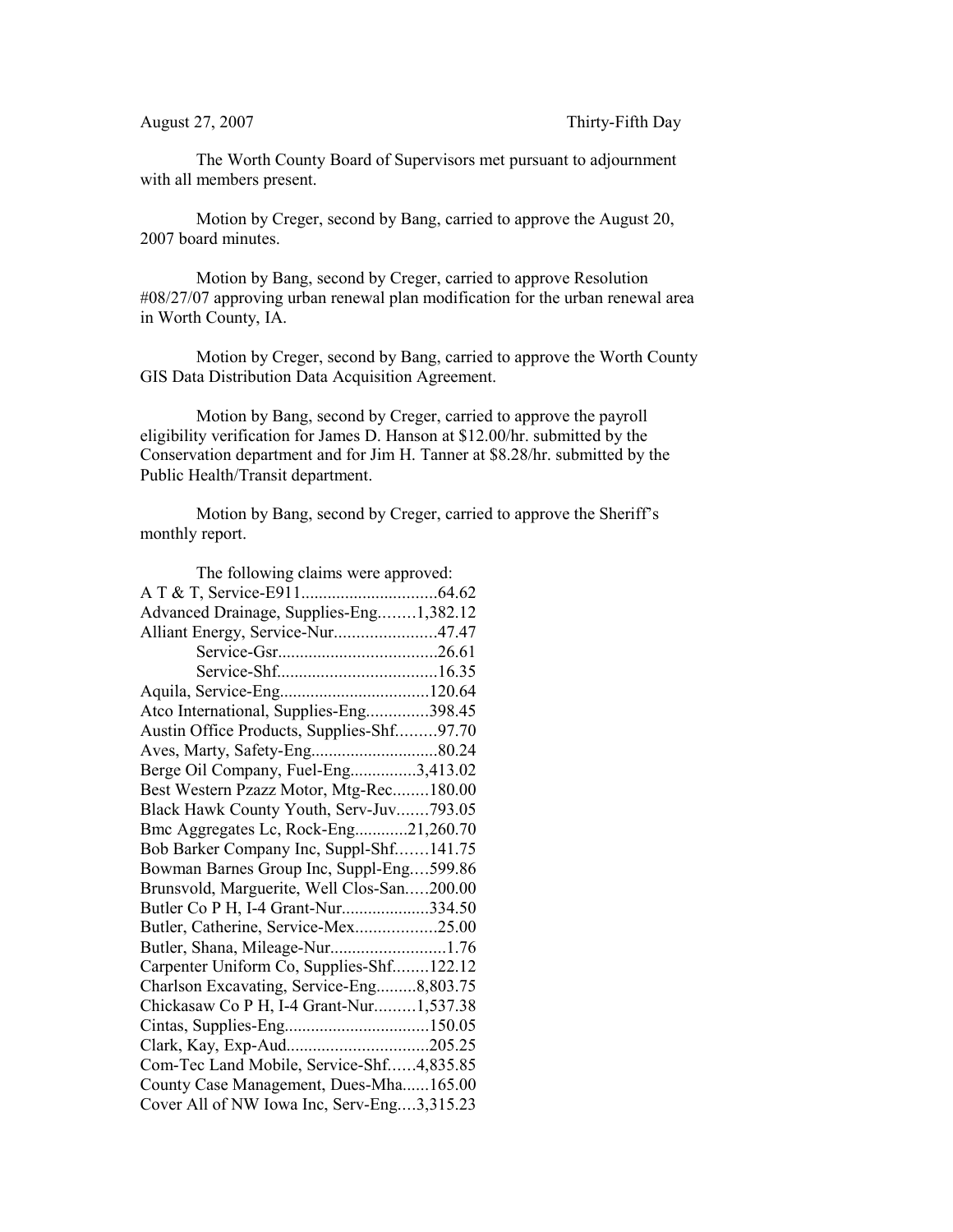| Cummins Central Power Ll, Parts-Eng60.46    |  |
|---------------------------------------------|--|
| Department of Human Ser, Ser-Mha1,377.16    |  |
| Dorsey, Kelli, Mileage-Nur18.04             |  |
| Electronic Engineering, Equip-E911385.00    |  |
|                                             |  |
| Elliott Equipment Co, Equip-Cap19,273.00    |  |
| Emmet Co P H, I-4 Grant-Nur335.62           |  |
| Fallgatter's Market, Supplies-Nur11.52      |  |
|                                             |  |
|                                             |  |
|                                             |  |
|                                             |  |
|                                             |  |
| Francis Lauer, Service-Juv186.60            |  |
| Franklin Co P H, I-4 Grant-Nur444.35        |  |
| Galls Incorporated, Supplies-Ema176.93      |  |
|                                             |  |
| Gopher Sign Company, Signs-Eng65.70         |  |
| Greve Law Office, Rent-Att250.00            |  |
| H & H Food Service, Supplies-Shf589.18      |  |
|                                             |  |
| Hartman, Lisa, Mileage-Nur148.06            |  |
|                                             |  |
| Heartland Asphalt Inc, Supplies-Eng8,343.48 |  |
| Heartland Technology, Service-Dap227.50     |  |
| Hendrikson, Joy, Exp-Wcs441.79              |  |
| Hengesteg, Stephanie, Exp-Trs27.99          |  |
| Heritage Residence, Service-Mha1,589.06     |  |
|                                             |  |
| Hitchcock, Ashley, Mileage-Hha148.06        |  |
| Howard Co P H, I-4 Grant-Nur468.17          |  |
| Huftalin, Raymond, Mileage-Ema69.75         |  |
|                                             |  |
| Iowa Department of Publi, Edu-Nur150.00     |  |
| Iowa Dept of Human Serv, Serv-Mha94.10      |  |
|                                             |  |
| Service-Mha384.00                           |  |
|                                             |  |
| Iowa Police Executive, Edu-Shf75.00         |  |
|                                             |  |
|                                             |  |
| Johnson, Jessica, Mileage-Hha19.80          |  |
| Johnson, Teresa, Mileage-Nur40.04           |  |
| Kenison, Elizabeth, Mileage-Rec342.05       |  |
| Konica Minolta Business, Service-Nur43.51   |  |
| Kossuth Co P H, I-4 Grant-Nur241.74         |  |
| Lake Mills Motor Sports, Service-Shf22.99   |  |
|                                             |  |
| Laser Technology Inc, Supplies-Shf3,005.01  |  |
| Lawson Products Inc, Parts-Eng954.01        |  |
| Lexis-Nexis, Service-Att113.00              |  |
|                                             |  |
|                                             |  |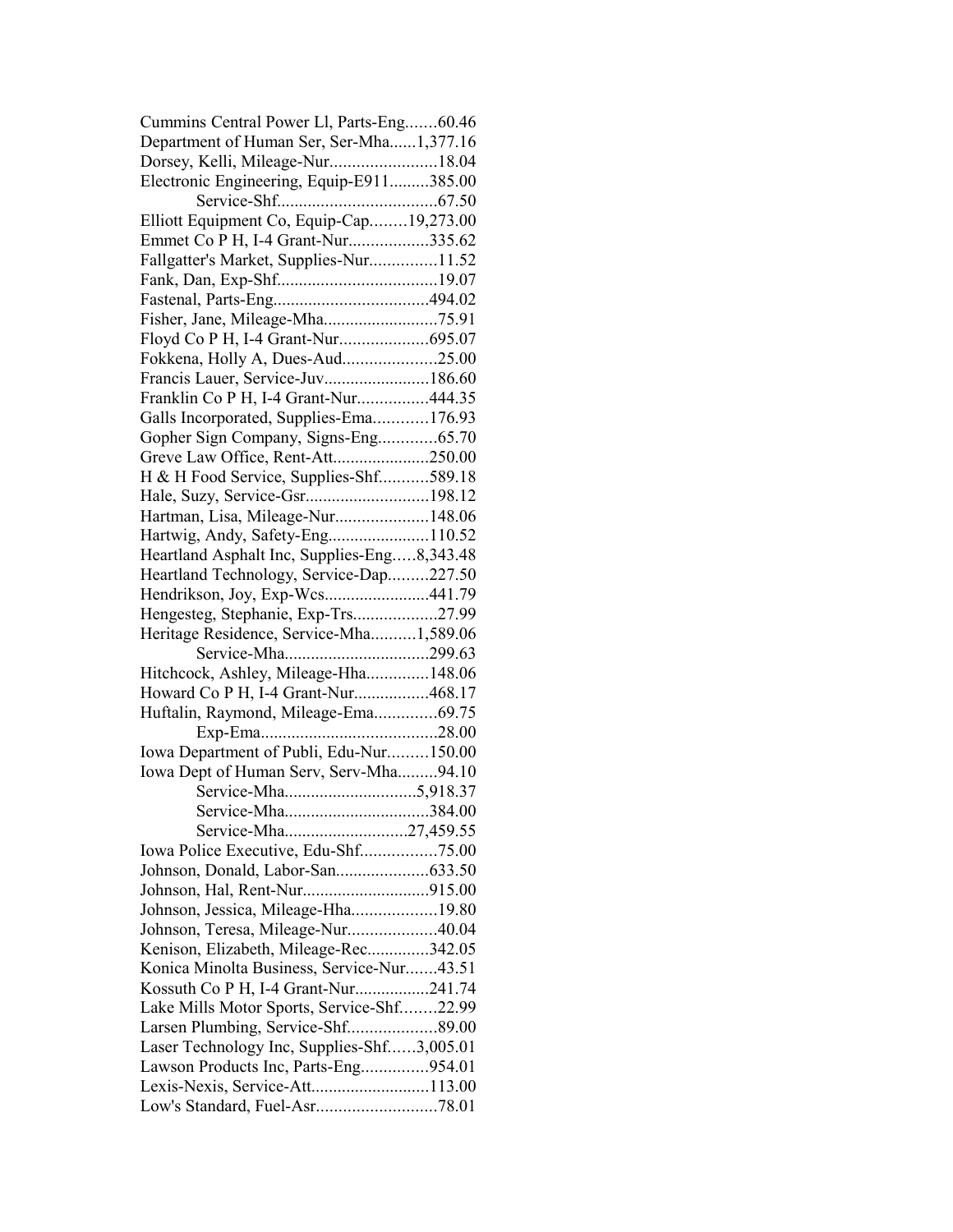| Madison, Marla A, Service-Shf2,742.00        |  |
|----------------------------------------------|--|
| Manly Junction Signal, Service-Nur40.00      |  |
| Marshall & Swift Inc, Service-Eng173.14      |  |
| Martin Bros Dist Co. Inc, Supplies-Gsr308.18 |  |
| Martin Marietta Aggreg, Rock-Eng14,176.71    |  |
| Mason City Business System, Serv-Shf66.97    |  |
| Matt Parrott & Sons Co, Ballots-Aud358.57    |  |
|                                              |  |
| Mental Health Center, Service-Mha6,931.23    |  |
| Midwest Wheel Companies, Suppl-Eng125.76     |  |
| Next Generation Technolo, Serv-Mha585.00     |  |
|                                              |  |
|                                              |  |
| No IA Juvenile Detention, Service-Juv375.00  |  |
| North Central IA Regional, Service-Shf50.00  |  |
| North Iowa Transition, Service-Mha354.36     |  |
| Northwood Anchor, Service-Nur54.00           |  |
| Northwood Motor Co, Service-Shf941.82        |  |
| Northwood Sanitation, Service-Nur60.00       |  |
| Northwood True Value, Supplies-Eng223.18     |  |
| Supplies-Shf150.06                           |  |
| Opportunity Village, Service-Mha1,019.29     |  |
| Palo Alto Co P H, I-4 Grant-Nur451.70        |  |
|                                              |  |
| Pitney Bowes, Supplies-Trs103.98             |  |
| Progressive Ag Coop, Supplies-Eng6,525.60    |  |
|                                              |  |
|                                              |  |
|                                              |  |
|                                              |  |
|                                              |  |
|                                              |  |
| Rassmussen-Oulman, Belin, Serv-Mex75.00      |  |
| Schmidt, Dan, Service-Gsr177.80              |  |
|                                              |  |
|                                              |  |
| St. Lukes Center for Occ, Service-Tra55.00   |  |
| Staples Credit Plan, Supplies-Nur370.60      |  |
| Thomas Capranos, Rent-Nur200.00              |  |
| Trading Post, Supplies-Shf95.00              |  |
| Treasurer, State of Iowa, Edu-Shf430.00      |  |
| Treasurer-State of Iowa, Serv-Juv11,704.35   |  |
| Ver Helst Snyder Drug, Supplies-Eng18.52     |  |
|                                              |  |
|                                              |  |
|                                              |  |
|                                              |  |
| Walser, Barbara J, Exp-Gsr75.47              |  |
| Winnebago Co Auditor, Reimb-Mha2,774.24      |  |
|                                              |  |
| Worth County Public, Labor-Tra590.00         |  |